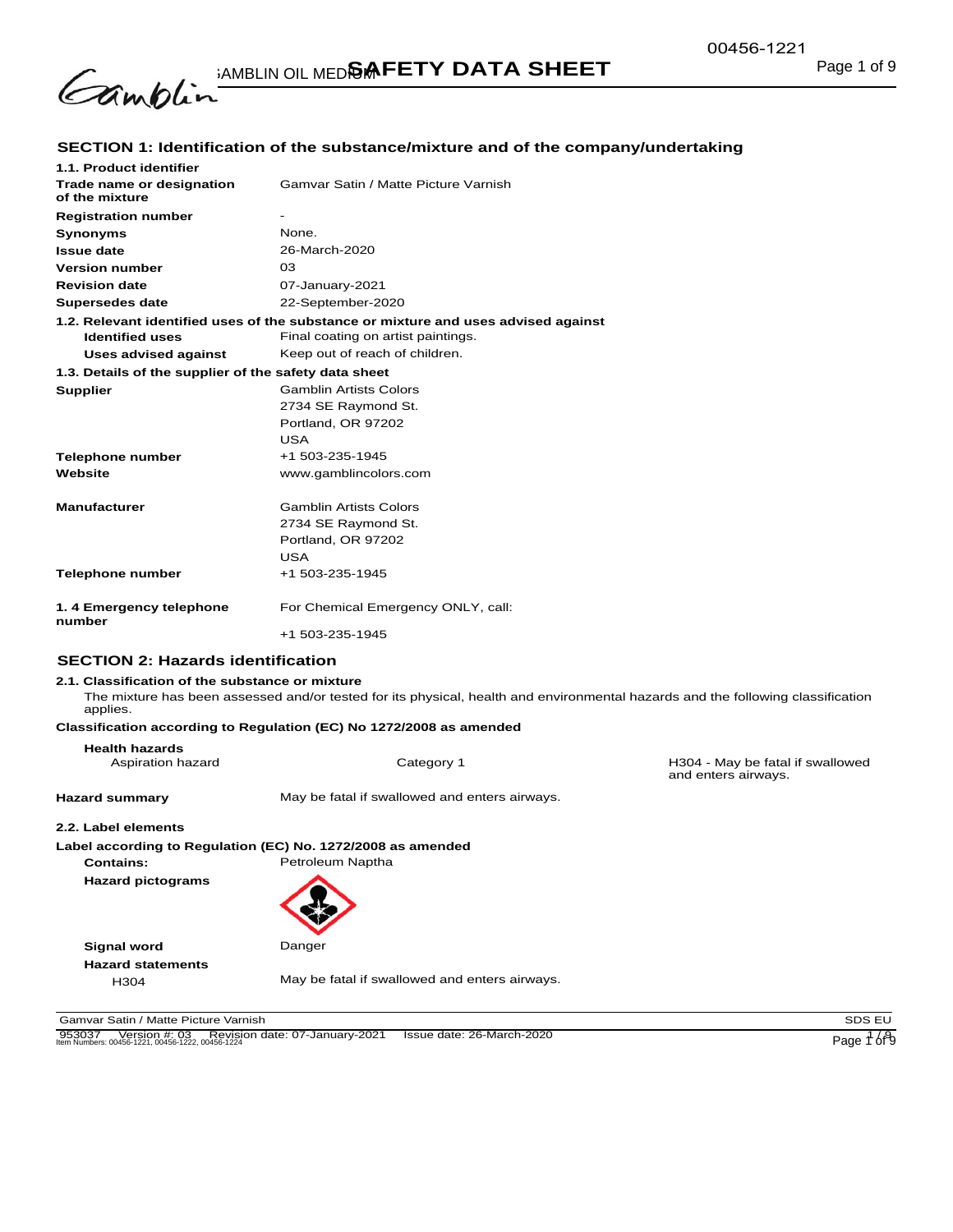### Precautionary statements<br>MSDS for #00456 - GAMBLIN OIL MEDIUM ndustrial hygiene practices. **Prevention** Odso - GAMBLIN AllseWE good industrial hygiene practices.

| Response                       |                                                                                                                              |
|--------------------------------|------------------------------------------------------------------------------------------------------------------------------|
| $P301 + P310$<br>P331          | IF SWALLOWED: Immediately call a POISON CENTRE/doctor.<br>Do NOT induce vomiting.                                            |
| <b>Storage</b>                 |                                                                                                                              |
| P405                           | Store locked up.                                                                                                             |
| <b>Disposal</b>                |                                                                                                                              |
| P <sub>501</sub>               | Dispose of contents/container in accordance with local/regional/national/international regulations.                          |
| Supplemental label information | None.                                                                                                                        |
| 2.3. Other hazards             | This mixture does not contain substances assessed to be vPvB / PBT according to Regulation<br>(EC) No 1907/2006, Annex XIII. |
|                                |                                                                                                                              |

# **SECTION 3: Composition/information on ingredients**

### **3.2. Mixtures**

# **General information**

| <b>Chemical name</b>     | %                                                   | EC No.         | <b>REACH Registration No.</b> | <b>Notes</b> |
|--------------------------|-----------------------------------------------------|----------------|-------------------------------|--------------|
| Petroleum Naptha         | $55 - 65$                                           | 920-901-0      | $\overline{\phantom{0}}$      |              |
|                          | Classification: Flam. Lig. 4;H227, Asp. Tox. 1;H304 |                |                               | P            |
| Hydrocarbon resin        | $30 - 40$                                           | 68441-37-2     | $\overline{\phantom{0}}$      |              |
|                          | Classification: -                                   |                |                               |              |
| Silicone Dioxide         | $3 - 7$                                             | 231-545-4      | -                             |              |
|                          | <b>Classification: -</b>                            |                |                               |              |
| Beeswax                  | $1 - 3$                                             | 232-383-7      | -                             |              |
|                          | <b>Classification: -</b>                            |                |                               |              |
| Tinuvin <sup>®</sup> 292 | $0.3 - 0.6$                                         | Not available. | -                             |              |
|                          | <b>Classification: -</b>                            |                |                               |              |
|                          |                                                     |                |                               |              |

### **List of abbreviations and symbols that may be used above**

#: This substance has been assigned Union workplace exposure limit(s).

M: M-factor

PBT: persistent, bioaccumulative and toxic substance.

vPvB: very persistent and very bioaccumulative substance.

Note P: The classification as a carcinogen or mutagen need not apply if it can be shown that the substance contains less than 0,1 % w/w benzene (EINECS No 200-753-7).

## **Composition comments** The full text for all H-statements is displayed in section 16.

# **SECTION 4: First aid measures**

| <b>General information</b>                                                            | Ensure that medical personnel are aware of the material(s) involved, and take precautions to<br>protect themselves.                                                                  |
|---------------------------------------------------------------------------------------|--------------------------------------------------------------------------------------------------------------------------------------------------------------------------------------|
| 4.1. Description of first aid measures                                                |                                                                                                                                                                                      |
| <b>Inhalation</b>                                                                     | Move to fresh air. Call a physician if symptoms develop or persist.                                                                                                                  |
| <b>Skin contact</b>                                                                   | Wash off with soap and water. Get medical attention if irritation develops and persists.                                                                                             |
| Eye contact                                                                           | Rinse with water. Get medical attention if irritation develops and persists.                                                                                                         |
| Ingestion                                                                             | Call a physician or poison control centre immediately. Rinse mouth. Do not induce vomiting. If<br>vomiting occurs, keep head low so that stomach content doesn't get into the lungs. |
| 4.2. Most important symptoms<br>and effects, both acute and<br>delayed                | Aspiration may cause pulmonary oedema and pneumonitis.                                                                                                                               |
| 4.3. Indication of any<br>immediate medical attention<br>and special treatment needed | Provide general supportive measures and treat symptomatically. Keep victim under observation.<br>Symptoms may be delayed.                                                            |
| <b>SECTION 5: Firefighting measures</b>                                               |                                                                                                                                                                                      |

General fire hazards **No unusual fire or explosion hazards noted.** 

Gamvar Satin / Matte Picture Varnish SDS EU

```
953037 Version #: 03 Revision date: 07-January-2021 Issue date: 26-March-2020<br>Item Numbers: 00456-1221, 00456-1222, 00456-1224 Page 2 of 9
```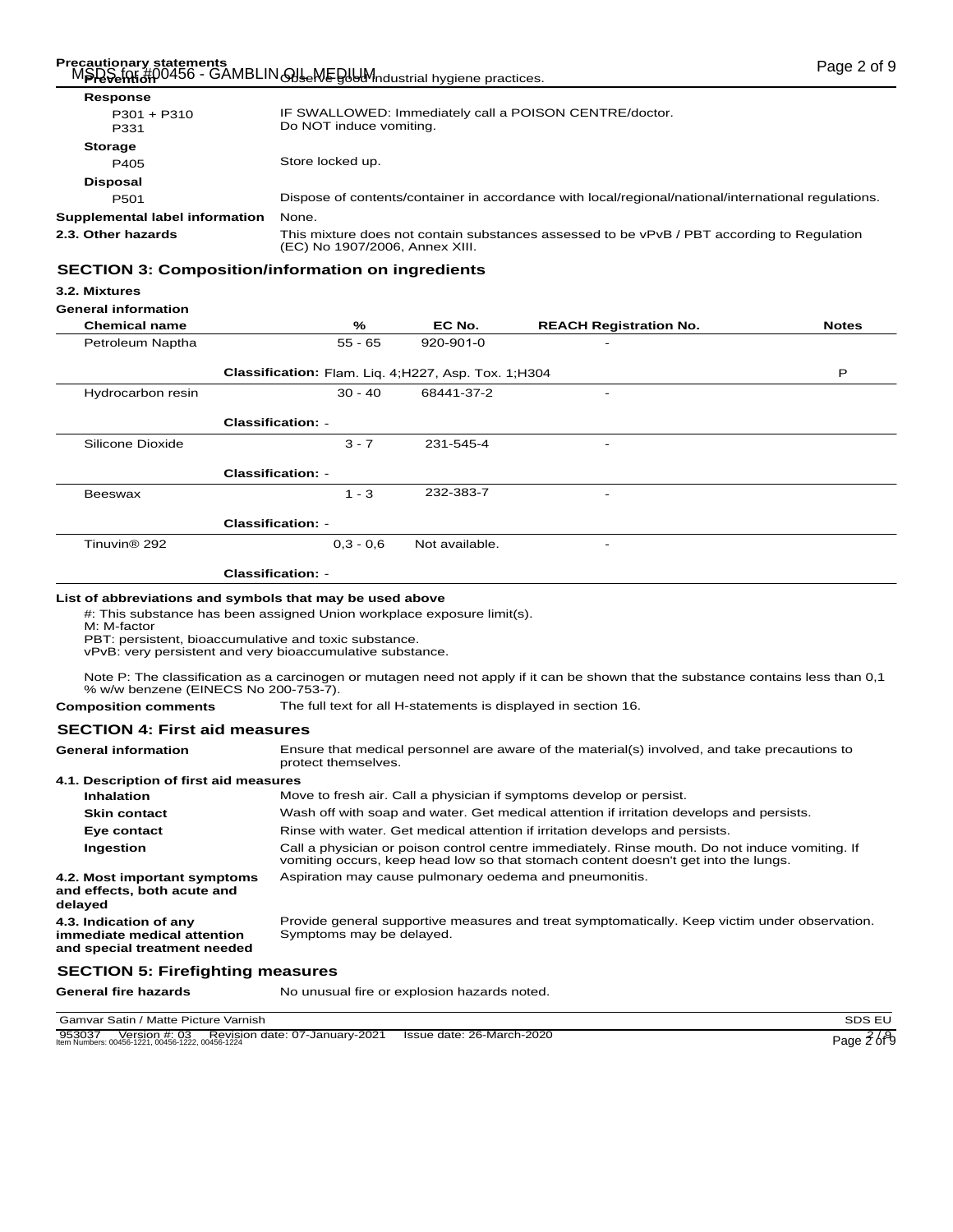| 5.1. Extinguishing media                                      | MSHLAN # ANT SOSTITION BLIN AND MEAN MAIL foam. Powder. Carbon dioxide (CO2).                                                                                                              | Page 3 of 9 |
|---------------------------------------------------------------|--------------------------------------------------------------------------------------------------------------------------------------------------------------------------------------------|-------------|
| media                                                         |                                                                                                                                                                                            |             |
| Unsuitable extinguishing<br>media                             | Do not use water jet as an extinguisher, as this will spread the fire.                                                                                                                     |             |
| 5.2. Special hazards arising<br>from the substance or mixture | During fire, gases hazardous to health may be formed.                                                                                                                                      |             |
| 5.3. Advice for firefighters                                  |                                                                                                                                                                                            |             |
| <b>Special protective</b><br>equipment for firefighters       | Self-contained breathing apparatus and full protective clothing must be worn in case of fire.                                                                                              |             |
| Special fire fighting<br>procedures                           | Move containers from fire area if you can do so without risk.                                                                                                                              |             |
| <b>Specific methods</b>                                       | Use standard firefighting procedures and consider the hazards of other involved materials.                                                                                                 |             |
| <b>SECTION 6: Accidental release measures</b>                 |                                                                                                                                                                                            |             |
|                                                               | 6.1. Personal precautions, protective equipment and emergency procedures                                                                                                                   |             |
| For non-emergency<br>naraannal                                | Keep unnecessary personnel away. Keep people away from and upwind of spill/leak. Wear<br>annropriate protective equipment and clothing during clear-up. Ensure adequate ventilation I ocal |             |

| For non-emergency<br>personnel                               | Keep unnecessary personnel away. Keep people away from and upwind of spill/leak. Wear<br>appropriate protective equipment and clothing during clean-up. Ensure adequate ventilation. Local<br>authorities should be advised if significant spillages cannot be contained. For personal protection,<br>see section 8 of the SDS. |
|--------------------------------------------------------------|---------------------------------------------------------------------------------------------------------------------------------------------------------------------------------------------------------------------------------------------------------------------------------------------------------------------------------|
| For emergency responders                                     | Keep unnecessary personnel away. Use personal protection recommended in Section 8 of the<br>SDS.                                                                                                                                                                                                                                |
| 6.2. Environmental precautions                               | Avoid discharge into drains, water courses or onto the ground.                                                                                                                                                                                                                                                                  |
| 6.3. Methods and material for<br>containment and cleaning up | Use water spray to reduce vapours or divert vapour cloud drift.                                                                                                                                                                                                                                                                 |
|                                                              | Large Spills: Stop the flow of material, if this is without risk. Dike the spilled material, where this is<br>possible. Absorb in vermiculite, dry sand or earth and place into containers. Following product<br>recovery, flush area with water.                                                                               |
|                                                              | Small Spills: Wipe up with absorbent material (e.g. cloth, fleece). Clean surface thoroughly to<br>remove residual contamination.                                                                                                                                                                                               |
|                                                              | Never return spills to original containers for re-use.                                                                                                                                                                                                                                                                          |
| 6.4. Reference to other<br>sections                          | For personal protection, see section 8 of the SDS. For waste disposal, see section 13 of the SDS.                                                                                                                                                                                                                               |
| <b>SECTION 7: Handling and storage</b>                       |                                                                                                                                                                                                                                                                                                                                 |
| 71 <b>Drogautions for safe</b>                               | Avoid prolonged experience Provide adoptate ventilation Wear appropriate personal protective                                                                                                                                                                                                                                    |

#### Avoid prolonged exposure. Provide adequate ventilation. Wear appropriate personal protective equipment. Wash hands thoroughly after handling. Observe good industrial hygiene practices. **7.1. Precautions for safe handling** Store locked up. Store in tightly closed container. Store away from incompatible materials (see section 10 of the SDS). **7.2. Conditions for safe storage, including any incompatibilities 7.3. Specific end use(s)** Final coating on artist paintings.

# **SECTION 8: Exposure controls/personal protection**

# **8.1. Control parameters**

| <b>Components</b>                                                                                                                         | <b>Type</b> | Value                 |                      |
|-------------------------------------------------------------------------------------------------------------------------------------------|-------------|-----------------------|----------------------|
| Silicone Dioxide (CAS<br>112926-00-8)                                                                                                     | <b>TWA</b>  | $10 \text{ mg/m}$     |                      |
| Bulgaria. OELs. Regulation No 13 on protection of workers against risks of exposure to chemical agents at work<br><b>Components</b>       | Type        | Value                 | <b>Form</b>          |
| Silicone Dioxide (CAS<br>112926-00-8)                                                                                                     | <b>TWA</b>  | $10 \text{ mg/m}$     | Inhalable fraction.  |
|                                                                                                                                           |             | $0.07 \text{ mg/m}$ 3 | Respirable fraction. |
| Cyprus. OELs. Control of factory atmosphere and dangerous substances in factories regulation, PI 311/73, as amended.<br><b>Components</b> | <b>Type</b> | Value                 |                      |
| Silicone Dioxide (CAS<br>112926-00-8)                                                                                                     | <b>TWA</b>  | $2 \text{ mg/m}$      |                      |

953037 Version #: 03 Revision date: 07-January-2021 Issue date: 26-March-2020<br>
Item Numbers: 00456-1221, 00456-1222, 00456-1224 Page 3 of 9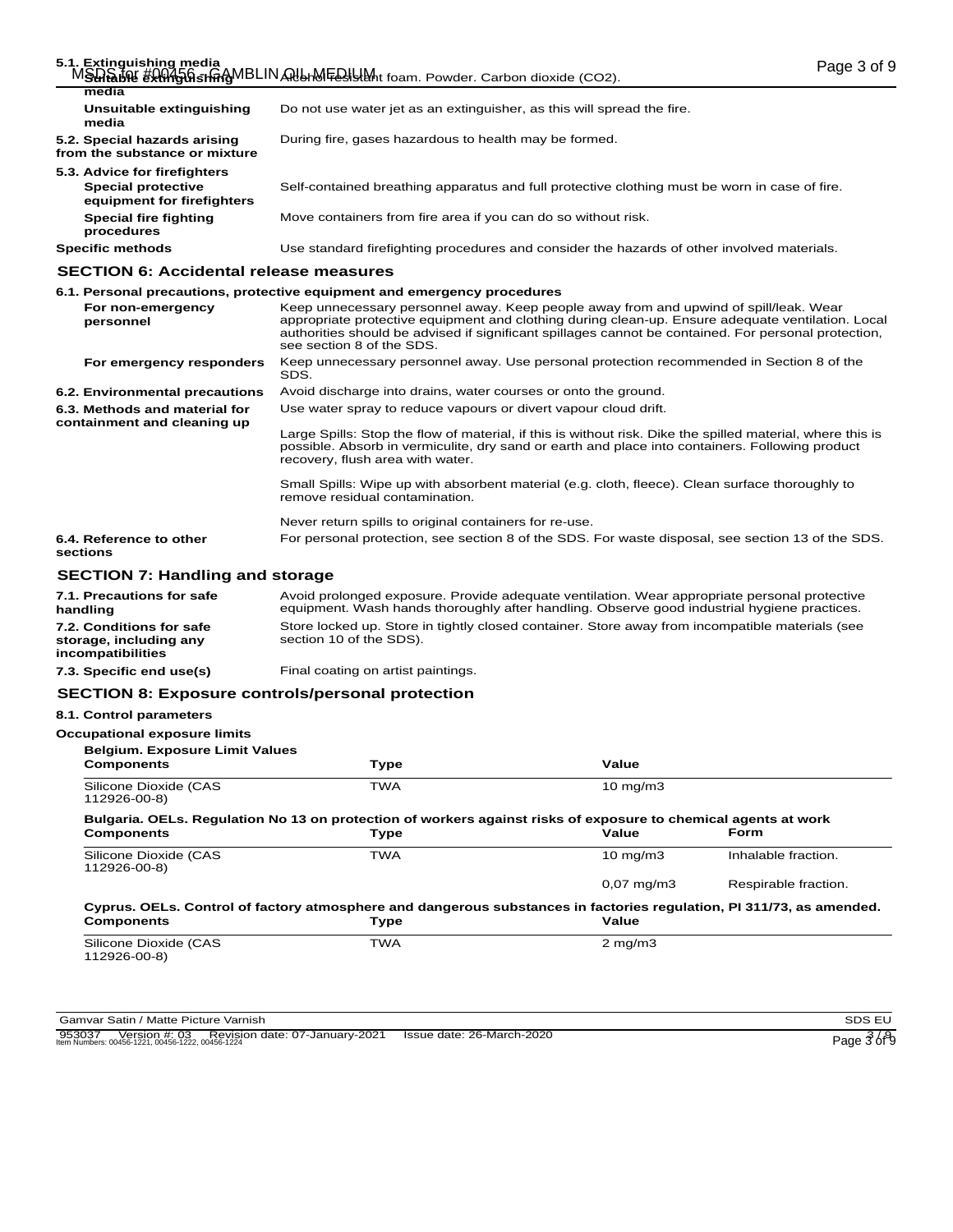| Czech Republic. OELs. Government Decree 361<br>M <b>SD Splon#00</b> 456 - GAMBLIN OIL MEDIUM <sub>VDe</sub> |                                                                                                                          | Value              | Page 4 of 9<br>Form                |
|-------------------------------------------------------------------------------------------------------------|--------------------------------------------------------------------------------------------------------------------------|--------------------|------------------------------------|
| Petroleum Naptha (CAS<br>64742-48-9)                                                                        | Ceiling                                                                                                                  | 1000 mg/m3         |                                    |
|                                                                                                             | <b>TWA</b>                                                                                                               | 200 mg/m3          |                                    |
| Silicone Dioxide (CAS<br>112926-00-8)                                                                       | TWA                                                                                                                      | $4$ mg/m $3$       | Dust.                              |
| <b>Denmark. Exposure Limit Values</b><br><b>Components</b>                                                  | Type                                                                                                                     | Value              |                                    |
| Petroleum Naptha (CAS<br>64742-48-9)                                                                        | <b>TLV</b>                                                                                                               | 25 ppm             |                                    |
| <b>Components</b>                                                                                           | Estonia. OELs. Occupational Exposure Limits of Hazardous Substances (Regulation No. 105/2001, Annex), as amended<br>Type | Value              | Form                               |
| Silicone Dioxide (CAS<br>112926-00-8)                                                                       | <b>TWA</b>                                                                                                               | $2$ mg/m $3$       | Fine dust, respiratory<br>fraction |
| 2001)                                                                                                       | Estonia. OELs. Occupational Exposure Limits of Hazardous Substances. (Annex of Regulation No. 293 of 18 September        |                    |                                    |
| <b>Components</b>                                                                                           | Type                                                                                                                     | Value              |                                    |
| Petroleum Naptha (CAS<br>64742-48-9)                                                                        | <b>STEL</b>                                                                                                              | 300 mg/m3          |                                    |
|                                                                                                             |                                                                                                                          | 50 ppm             |                                    |
|                                                                                                             | <b>TWA</b>                                                                                                               | $150$ mg/m $3$     |                                    |
|                                                                                                             |                                                                                                                          | 25 ppm             |                                    |
| <b>Finland. Workplace Exposure Limits</b><br><b>Components</b>                                              | Type                                                                                                                     | Value              |                                    |
| Petroleum Naptha (CAS<br>64742-48-9)                                                                        | <b>TWA</b>                                                                                                               | 500 mg/m3          |                                    |
| Silicone Dioxide (CAS<br>112926-00-8)                                                                       | TWA                                                                                                                      | $5$ mg/m $3$       |                                    |
|                                                                                                             | Germany. DFG MAK List (advisory OELs). Commission for the Investigation of Health Hazards of Chemical Compounds          |                    |                                    |
| in the Work Area (DFG)<br><b>Components</b>                                                                 | Type                                                                                                                     | Value              | Form                               |
| Petroleum Naptha (CAS<br>64742-48-9)                                                                        | <b>TWA</b>                                                                                                               | 300 mg/m3          |                                    |
|                                                                                                             |                                                                                                                          | 50 ppm             |                                    |
| Silicone Dioxide (CAS<br>112926-00-8)                                                                       | <b>TWA</b>                                                                                                               | $4 \text{ mg/m}$ 3 | Inhalable fraction.                |
| <b>Components</b>                                                                                           | Germany. TRGS 900, Limit Values in the Ambient Air at the Workplace<br>Type                                              | Value              | Form                               |
| Silicone Dioxide (CAS<br>112926-00-8)                                                                       | <b>AGW</b>                                                                                                               | $4$ mg/m $3$       | Inhalable fraction.                |
| <b>Ireland. Occupational Exposure Limits</b><br><b>Components</b>                                           | Type                                                                                                                     | Value              | Form                               |
| Silicone Dioxide (CAS                                                                                       | <b>TWA</b>                                                                                                               | 6 mg/m $3$         | Total inhalable dust.              |
| 112926-00-8)                                                                                                |                                                                                                                          | $2,4$ mg/m $3$     | Respirable dust.                   |
| <b>Components</b>                                                                                           | Latvia. OELs. Occupational exposure limit values of chemical substances in work environment<br>Type                      | Value              |                                    |
| Silicone Dioxide (CAS<br>112926-00-8)                                                                       | TWA                                                                                                                      | 1 $mq/m3$          |                                    |
|                                                                                                             | Norway. Administrative Norms for Contaminants in the Workplace                                                           |                    |                                    |
| <b>Components</b>                                                                                           | Type                                                                                                                     | Value              | Form                               |
|                                                                                                             | <b>TLV</b>                                                                                                               | 1,5 mg/m3          | Respirable dust.                   |

953037 Version #: 03 Revision date: 07-January-2021 Issue date: 26-March-2020<br>Item Numbers: 00456-1221, 00456-1222, 00456-1224 Page 4 of 9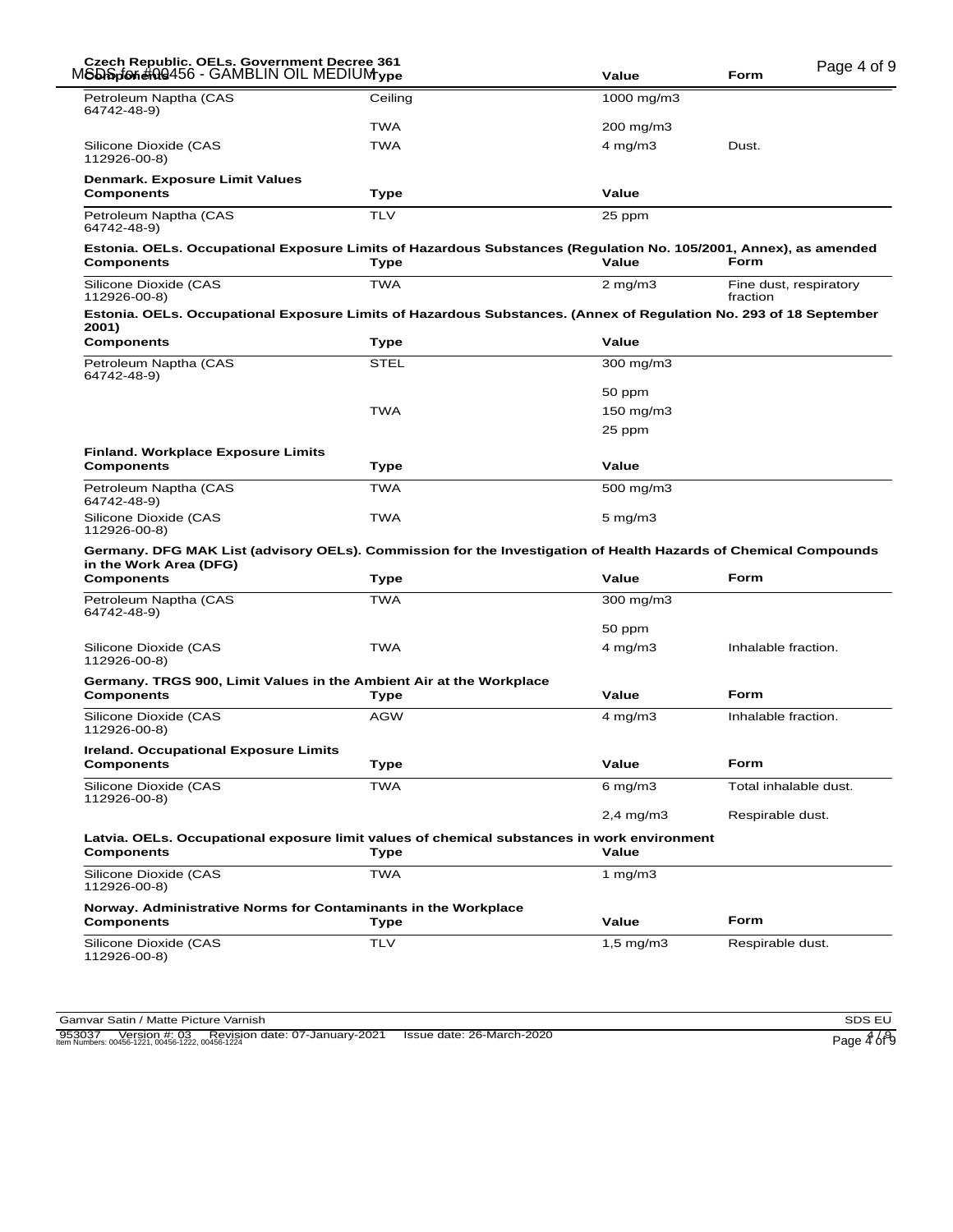| Petroleum Naptha (CAS<br><b>STEL</b><br>900 mg/m3<br>64742-48-9)<br>TWA<br>300 mg/m3<br><b>TWA</b><br>Silicone Dioxide (CAS<br>$2$ mg/m $3$<br>Respirable fraction.<br>112926-00-8)<br>$10 \text{ mg/m}$<br>Inhalable fraction.<br>Slovakia. OELs. Decree of the government of the Slovak Republic concerning protection of health in work with chemical<br>agents<br><b>Components</b><br>Value<br>Type<br><b>TWA</b><br>Silicone Dioxide (CAS<br>$0,3$ mg/m $3$<br>112926-00-8)<br>Slovenia. OELs. Regulations concerning protection of workers against risks due to exposure to chemicals while working<br>(Official Gazette of the Republic of Slovenia)<br><b>Form</b><br><b>Components</b><br>Value<br>Type<br>Silicone Dioxide (CAS<br><b>TWA</b><br>$4$ mg/m $3$<br>Inhalable fraction.<br>112926-00-8)<br>Sweden. OELs. Work Environment Authority (AV), Occupational Exposure Limit Values (AFS 2015:7)<br><b>Components</b><br>Value<br>Type<br><b>STEL</b><br>Petroleum Naptha (CAS<br>300 mg/m3<br>64742-48-9)<br>50 ppm<br><b>TWA</b><br>$150$ mg/m $3$<br>25 ppm<br>Switzerland. SUVA Grenzwerte am Arbeitsplatz<br><b>Components</b><br>Value<br>Type<br>Petroleum Naptha (CAS<br><b>STEL</b><br>600 mg/m3<br>64742-48-9)<br>$100$ ppm<br>TWA<br>300 mg/m3<br>50 ppm<br>UK. EH40 Workplace Exposure Limits (WELs)<br>Value<br><b>Form</b><br><b>Components</b><br>Type<br>Silicone Dioxide (CAS<br><b>TWA</b><br>6 mg/m $3$<br>Inhalable dust.<br>112926-00-8)<br>$2,4$ mg/m $3$<br>Respirable dust.<br>No biological exposure limits noted for the ingredient(s).<br><b>Biological limit values</b><br>Follow standard monitoring procedures.<br>Not available.<br>Not available.<br>8.2. Exposure controls<br>Good general ventilation should be used. Ventilation rates should be matched to conditions. If<br>applicable, use process enclosures, local exhaust ventilation, or other engineering controls to<br>maintain airborne levels below recommended exposure limits. If exposure limits have not been<br>established, maintain airborne levels to an acceptable level.<br>Individual protection measures, such as personal protective equipment<br><b>General information</b><br>Personal protection equipment should be chosen according to the CEN standards and in<br>discussion with the supplier of the personal protective equipment.<br>Wear safety glasses with side shields (or goggles).<br><b>Eye/face protection</b><br><b>Skin protection</b><br>Wear protective gloves.<br>- Hand protection<br>Wear appropriate chemical resistant clothing.<br>- Other<br>Gamvar Satin / Matte Picture Varnish | <b>Components</b>                           | MSDSdatr#00456nd3ANMBillNsQULHMEDIUMealth factors in the work environment, Journal of Laws 2014, item 81796 5 of 9<br>Type | Value | Form   |
|--------------------------------------------------------------------------------------------------------------------------------------------------------------------------------------------------------------------------------------------------------------------------------------------------------------------------------------------------------------------------------------------------------------------------------------------------------------------------------------------------------------------------------------------------------------------------------------------------------------------------------------------------------------------------------------------------------------------------------------------------------------------------------------------------------------------------------------------------------------------------------------------------------------------------------------------------------------------------------------------------------------------------------------------------------------------------------------------------------------------------------------------------------------------------------------------------------------------------------------------------------------------------------------------------------------------------------------------------------------------------------------------------------------------------------------------------------------------------------------------------------------------------------------------------------------------------------------------------------------------------------------------------------------------------------------------------------------------------------------------------------------------------------------------------------------------------------------------------------------------------------------------------------------------------------------------------------------------------------------------------------------------------------------------------------------------------------------------------------------------------------------------------------------------------------------------------------------------------------------------------------------------------------------------------------------------------------------------------------------------------------------------------------------------------------------------------------------------------------------------------------------------------------------------------------------------------------------------------------------------------------------------|---------------------------------------------|----------------------------------------------------------------------------------------------------------------------------|-------|--------|
|                                                                                                                                                                                                                                                                                                                                                                                                                                                                                                                                                                                                                                                                                                                                                                                                                                                                                                                                                                                                                                                                                                                                                                                                                                                                                                                                                                                                                                                                                                                                                                                                                                                                                                                                                                                                                                                                                                                                                                                                                                                                                                                                                                                                                                                                                                                                                                                                                                                                                                                                                                                                                                            |                                             |                                                                                                                            |       |        |
|                                                                                                                                                                                                                                                                                                                                                                                                                                                                                                                                                                                                                                                                                                                                                                                                                                                                                                                                                                                                                                                                                                                                                                                                                                                                                                                                                                                                                                                                                                                                                                                                                                                                                                                                                                                                                                                                                                                                                                                                                                                                                                                                                                                                                                                                                                                                                                                                                                                                                                                                                                                                                                            |                                             |                                                                                                                            |       |        |
|                                                                                                                                                                                                                                                                                                                                                                                                                                                                                                                                                                                                                                                                                                                                                                                                                                                                                                                                                                                                                                                                                                                                                                                                                                                                                                                                                                                                                                                                                                                                                                                                                                                                                                                                                                                                                                                                                                                                                                                                                                                                                                                                                                                                                                                                                                                                                                                                                                                                                                                                                                                                                                            |                                             |                                                                                                                            |       |        |
|                                                                                                                                                                                                                                                                                                                                                                                                                                                                                                                                                                                                                                                                                                                                                                                                                                                                                                                                                                                                                                                                                                                                                                                                                                                                                                                                                                                                                                                                                                                                                                                                                                                                                                                                                                                                                                                                                                                                                                                                                                                                                                                                                                                                                                                                                                                                                                                                                                                                                                                                                                                                                                            |                                             |                                                                                                                            |       |        |
|                                                                                                                                                                                                                                                                                                                                                                                                                                                                                                                                                                                                                                                                                                                                                                                                                                                                                                                                                                                                                                                                                                                                                                                                                                                                                                                                                                                                                                                                                                                                                                                                                                                                                                                                                                                                                                                                                                                                                                                                                                                                                                                                                                                                                                                                                                                                                                                                                                                                                                                                                                                                                                            |                                             |                                                                                                                            |       |        |
|                                                                                                                                                                                                                                                                                                                                                                                                                                                                                                                                                                                                                                                                                                                                                                                                                                                                                                                                                                                                                                                                                                                                                                                                                                                                                                                                                                                                                                                                                                                                                                                                                                                                                                                                                                                                                                                                                                                                                                                                                                                                                                                                                                                                                                                                                                                                                                                                                                                                                                                                                                                                                                            |                                             |                                                                                                                            |       |        |
|                                                                                                                                                                                                                                                                                                                                                                                                                                                                                                                                                                                                                                                                                                                                                                                                                                                                                                                                                                                                                                                                                                                                                                                                                                                                                                                                                                                                                                                                                                                                                                                                                                                                                                                                                                                                                                                                                                                                                                                                                                                                                                                                                                                                                                                                                                                                                                                                                                                                                                                                                                                                                                            |                                             |                                                                                                                            |       |        |
|                                                                                                                                                                                                                                                                                                                                                                                                                                                                                                                                                                                                                                                                                                                                                                                                                                                                                                                                                                                                                                                                                                                                                                                                                                                                                                                                                                                                                                                                                                                                                                                                                                                                                                                                                                                                                                                                                                                                                                                                                                                                                                                                                                                                                                                                                                                                                                                                                                                                                                                                                                                                                                            |                                             |                                                                                                                            |       |        |
|                                                                                                                                                                                                                                                                                                                                                                                                                                                                                                                                                                                                                                                                                                                                                                                                                                                                                                                                                                                                                                                                                                                                                                                                                                                                                                                                                                                                                                                                                                                                                                                                                                                                                                                                                                                                                                                                                                                                                                                                                                                                                                                                                                                                                                                                                                                                                                                                                                                                                                                                                                                                                                            |                                             |                                                                                                                            |       |        |
|                                                                                                                                                                                                                                                                                                                                                                                                                                                                                                                                                                                                                                                                                                                                                                                                                                                                                                                                                                                                                                                                                                                                                                                                                                                                                                                                                                                                                                                                                                                                                                                                                                                                                                                                                                                                                                                                                                                                                                                                                                                                                                                                                                                                                                                                                                                                                                                                                                                                                                                                                                                                                                            |                                             |                                                                                                                            |       |        |
|                                                                                                                                                                                                                                                                                                                                                                                                                                                                                                                                                                                                                                                                                                                                                                                                                                                                                                                                                                                                                                                                                                                                                                                                                                                                                                                                                                                                                                                                                                                                                                                                                                                                                                                                                                                                                                                                                                                                                                                                                                                                                                                                                                                                                                                                                                                                                                                                                                                                                                                                                                                                                                            |                                             |                                                                                                                            |       |        |
|                                                                                                                                                                                                                                                                                                                                                                                                                                                                                                                                                                                                                                                                                                                                                                                                                                                                                                                                                                                                                                                                                                                                                                                                                                                                                                                                                                                                                                                                                                                                                                                                                                                                                                                                                                                                                                                                                                                                                                                                                                                                                                                                                                                                                                                                                                                                                                                                                                                                                                                                                                                                                                            |                                             |                                                                                                                            |       |        |
|                                                                                                                                                                                                                                                                                                                                                                                                                                                                                                                                                                                                                                                                                                                                                                                                                                                                                                                                                                                                                                                                                                                                                                                                                                                                                                                                                                                                                                                                                                                                                                                                                                                                                                                                                                                                                                                                                                                                                                                                                                                                                                                                                                                                                                                                                                                                                                                                                                                                                                                                                                                                                                            |                                             |                                                                                                                            |       |        |
|                                                                                                                                                                                                                                                                                                                                                                                                                                                                                                                                                                                                                                                                                                                                                                                                                                                                                                                                                                                                                                                                                                                                                                                                                                                                                                                                                                                                                                                                                                                                                                                                                                                                                                                                                                                                                                                                                                                                                                                                                                                                                                                                                                                                                                                                                                                                                                                                                                                                                                                                                                                                                                            |                                             |                                                                                                                            |       |        |
|                                                                                                                                                                                                                                                                                                                                                                                                                                                                                                                                                                                                                                                                                                                                                                                                                                                                                                                                                                                                                                                                                                                                                                                                                                                                                                                                                                                                                                                                                                                                                                                                                                                                                                                                                                                                                                                                                                                                                                                                                                                                                                                                                                                                                                                                                                                                                                                                                                                                                                                                                                                                                                            |                                             |                                                                                                                            |       |        |
|                                                                                                                                                                                                                                                                                                                                                                                                                                                                                                                                                                                                                                                                                                                                                                                                                                                                                                                                                                                                                                                                                                                                                                                                                                                                                                                                                                                                                                                                                                                                                                                                                                                                                                                                                                                                                                                                                                                                                                                                                                                                                                                                                                                                                                                                                                                                                                                                                                                                                                                                                                                                                                            |                                             |                                                                                                                            |       |        |
|                                                                                                                                                                                                                                                                                                                                                                                                                                                                                                                                                                                                                                                                                                                                                                                                                                                                                                                                                                                                                                                                                                                                                                                                                                                                                                                                                                                                                                                                                                                                                                                                                                                                                                                                                                                                                                                                                                                                                                                                                                                                                                                                                                                                                                                                                                                                                                                                                                                                                                                                                                                                                                            |                                             |                                                                                                                            |       |        |
|                                                                                                                                                                                                                                                                                                                                                                                                                                                                                                                                                                                                                                                                                                                                                                                                                                                                                                                                                                                                                                                                                                                                                                                                                                                                                                                                                                                                                                                                                                                                                                                                                                                                                                                                                                                                                                                                                                                                                                                                                                                                                                                                                                                                                                                                                                                                                                                                                                                                                                                                                                                                                                            |                                             |                                                                                                                            |       |        |
|                                                                                                                                                                                                                                                                                                                                                                                                                                                                                                                                                                                                                                                                                                                                                                                                                                                                                                                                                                                                                                                                                                                                                                                                                                                                                                                                                                                                                                                                                                                                                                                                                                                                                                                                                                                                                                                                                                                                                                                                                                                                                                                                                                                                                                                                                                                                                                                                                                                                                                                                                                                                                                            |                                             |                                                                                                                            |       |        |
|                                                                                                                                                                                                                                                                                                                                                                                                                                                                                                                                                                                                                                                                                                                                                                                                                                                                                                                                                                                                                                                                                                                                                                                                                                                                                                                                                                                                                                                                                                                                                                                                                                                                                                                                                                                                                                                                                                                                                                                                                                                                                                                                                                                                                                                                                                                                                                                                                                                                                                                                                                                                                                            |                                             |                                                                                                                            |       |        |
|                                                                                                                                                                                                                                                                                                                                                                                                                                                                                                                                                                                                                                                                                                                                                                                                                                                                                                                                                                                                                                                                                                                                                                                                                                                                                                                                                                                                                                                                                                                                                                                                                                                                                                                                                                                                                                                                                                                                                                                                                                                                                                                                                                                                                                                                                                                                                                                                                                                                                                                                                                                                                                            |                                             |                                                                                                                            |       |        |
|                                                                                                                                                                                                                                                                                                                                                                                                                                                                                                                                                                                                                                                                                                                                                                                                                                                                                                                                                                                                                                                                                                                                                                                                                                                                                                                                                                                                                                                                                                                                                                                                                                                                                                                                                                                                                                                                                                                                                                                                                                                                                                                                                                                                                                                                                                                                                                                                                                                                                                                                                                                                                                            |                                             |                                                                                                                            |       |        |
|                                                                                                                                                                                                                                                                                                                                                                                                                                                                                                                                                                                                                                                                                                                                                                                                                                                                                                                                                                                                                                                                                                                                                                                                                                                                                                                                                                                                                                                                                                                                                                                                                                                                                                                                                                                                                                                                                                                                                                                                                                                                                                                                                                                                                                                                                                                                                                                                                                                                                                                                                                                                                                            |                                             |                                                                                                                            |       |        |
|                                                                                                                                                                                                                                                                                                                                                                                                                                                                                                                                                                                                                                                                                                                                                                                                                                                                                                                                                                                                                                                                                                                                                                                                                                                                                                                                                                                                                                                                                                                                                                                                                                                                                                                                                                                                                                                                                                                                                                                                                                                                                                                                                                                                                                                                                                                                                                                                                                                                                                                                                                                                                                            |                                             |                                                                                                                            |       |        |
|                                                                                                                                                                                                                                                                                                                                                                                                                                                                                                                                                                                                                                                                                                                                                                                                                                                                                                                                                                                                                                                                                                                                                                                                                                                                                                                                                                                                                                                                                                                                                                                                                                                                                                                                                                                                                                                                                                                                                                                                                                                                                                                                                                                                                                                                                                                                                                                                                                                                                                                                                                                                                                            |                                             |                                                                                                                            |       |        |
|                                                                                                                                                                                                                                                                                                                                                                                                                                                                                                                                                                                                                                                                                                                                                                                                                                                                                                                                                                                                                                                                                                                                                                                                                                                                                                                                                                                                                                                                                                                                                                                                                                                                                                                                                                                                                                                                                                                                                                                                                                                                                                                                                                                                                                                                                                                                                                                                                                                                                                                                                                                                                                            |                                             |                                                                                                                            |       |        |
|                                                                                                                                                                                                                                                                                                                                                                                                                                                                                                                                                                                                                                                                                                                                                                                                                                                                                                                                                                                                                                                                                                                                                                                                                                                                                                                                                                                                                                                                                                                                                                                                                                                                                                                                                                                                                                                                                                                                                                                                                                                                                                                                                                                                                                                                                                                                                                                                                                                                                                                                                                                                                                            |                                             |                                                                                                                            |       |        |
|                                                                                                                                                                                                                                                                                                                                                                                                                                                                                                                                                                                                                                                                                                                                                                                                                                                                                                                                                                                                                                                                                                                                                                                                                                                                                                                                                                                                                                                                                                                                                                                                                                                                                                                                                                                                                                                                                                                                                                                                                                                                                                                                                                                                                                                                                                                                                                                                                                                                                                                                                                                                                                            |                                             |                                                                                                                            |       |        |
|                                                                                                                                                                                                                                                                                                                                                                                                                                                                                                                                                                                                                                                                                                                                                                                                                                                                                                                                                                                                                                                                                                                                                                                                                                                                                                                                                                                                                                                                                                                                                                                                                                                                                                                                                                                                                                                                                                                                                                                                                                                                                                                                                                                                                                                                                                                                                                                                                                                                                                                                                                                                                                            |                                             |                                                                                                                            |       |        |
|                                                                                                                                                                                                                                                                                                                                                                                                                                                                                                                                                                                                                                                                                                                                                                                                                                                                                                                                                                                                                                                                                                                                                                                                                                                                                                                                                                                                                                                                                                                                                                                                                                                                                                                                                                                                                                                                                                                                                                                                                                                                                                                                                                                                                                                                                                                                                                                                                                                                                                                                                                                                                                            | <b>Recommended monitoring</b><br>procedures |                                                                                                                            |       |        |
|                                                                                                                                                                                                                                                                                                                                                                                                                                                                                                                                                                                                                                                                                                                                                                                                                                                                                                                                                                                                                                                                                                                                                                                                                                                                                                                                                                                                                                                                                                                                                                                                                                                                                                                                                                                                                                                                                                                                                                                                                                                                                                                                                                                                                                                                                                                                                                                                                                                                                                                                                                                                                                            | Derived no effect levels<br>(DNELs)         |                                                                                                                            |       |        |
|                                                                                                                                                                                                                                                                                                                                                                                                                                                                                                                                                                                                                                                                                                                                                                                                                                                                                                                                                                                                                                                                                                                                                                                                                                                                                                                                                                                                                                                                                                                                                                                                                                                                                                                                                                                                                                                                                                                                                                                                                                                                                                                                                                                                                                                                                                                                                                                                                                                                                                                                                                                                                                            | <b>Predicted no effect</b>                  |                                                                                                                            |       |        |
|                                                                                                                                                                                                                                                                                                                                                                                                                                                                                                                                                                                                                                                                                                                                                                                                                                                                                                                                                                                                                                                                                                                                                                                                                                                                                                                                                                                                                                                                                                                                                                                                                                                                                                                                                                                                                                                                                                                                                                                                                                                                                                                                                                                                                                                                                                                                                                                                                                                                                                                                                                                                                                            | concentrations (PNECs)                      |                                                                                                                            |       |        |
|                                                                                                                                                                                                                                                                                                                                                                                                                                                                                                                                                                                                                                                                                                                                                                                                                                                                                                                                                                                                                                                                                                                                                                                                                                                                                                                                                                                                                                                                                                                                                                                                                                                                                                                                                                                                                                                                                                                                                                                                                                                                                                                                                                                                                                                                                                                                                                                                                                                                                                                                                                                                                                            |                                             |                                                                                                                            |       |        |
|                                                                                                                                                                                                                                                                                                                                                                                                                                                                                                                                                                                                                                                                                                                                                                                                                                                                                                                                                                                                                                                                                                                                                                                                                                                                                                                                                                                                                                                                                                                                                                                                                                                                                                                                                                                                                                                                                                                                                                                                                                                                                                                                                                                                                                                                                                                                                                                                                                                                                                                                                                                                                                            | Appropriate engineering<br>controls         |                                                                                                                            |       |        |
|                                                                                                                                                                                                                                                                                                                                                                                                                                                                                                                                                                                                                                                                                                                                                                                                                                                                                                                                                                                                                                                                                                                                                                                                                                                                                                                                                                                                                                                                                                                                                                                                                                                                                                                                                                                                                                                                                                                                                                                                                                                                                                                                                                                                                                                                                                                                                                                                                                                                                                                                                                                                                                            |                                             |                                                                                                                            |       |        |
|                                                                                                                                                                                                                                                                                                                                                                                                                                                                                                                                                                                                                                                                                                                                                                                                                                                                                                                                                                                                                                                                                                                                                                                                                                                                                                                                                                                                                                                                                                                                                                                                                                                                                                                                                                                                                                                                                                                                                                                                                                                                                                                                                                                                                                                                                                                                                                                                                                                                                                                                                                                                                                            |                                             |                                                                                                                            |       |        |
|                                                                                                                                                                                                                                                                                                                                                                                                                                                                                                                                                                                                                                                                                                                                                                                                                                                                                                                                                                                                                                                                                                                                                                                                                                                                                                                                                                                                                                                                                                                                                                                                                                                                                                                                                                                                                                                                                                                                                                                                                                                                                                                                                                                                                                                                                                                                                                                                                                                                                                                                                                                                                                            |                                             |                                                                                                                            |       |        |
|                                                                                                                                                                                                                                                                                                                                                                                                                                                                                                                                                                                                                                                                                                                                                                                                                                                                                                                                                                                                                                                                                                                                                                                                                                                                                                                                                                                                                                                                                                                                                                                                                                                                                                                                                                                                                                                                                                                                                                                                                                                                                                                                                                                                                                                                                                                                                                                                                                                                                                                                                                                                                                            |                                             |                                                                                                                            |       |        |
|                                                                                                                                                                                                                                                                                                                                                                                                                                                                                                                                                                                                                                                                                                                                                                                                                                                                                                                                                                                                                                                                                                                                                                                                                                                                                                                                                                                                                                                                                                                                                                                                                                                                                                                                                                                                                                                                                                                                                                                                                                                                                                                                                                                                                                                                                                                                                                                                                                                                                                                                                                                                                                            |                                             |                                                                                                                            |       |        |
|                                                                                                                                                                                                                                                                                                                                                                                                                                                                                                                                                                                                                                                                                                                                                                                                                                                                                                                                                                                                                                                                                                                                                                                                                                                                                                                                                                                                                                                                                                                                                                                                                                                                                                                                                                                                                                                                                                                                                                                                                                                                                                                                                                                                                                                                                                                                                                                                                                                                                                                                                                                                                                            |                                             |                                                                                                                            |       | SDS EU |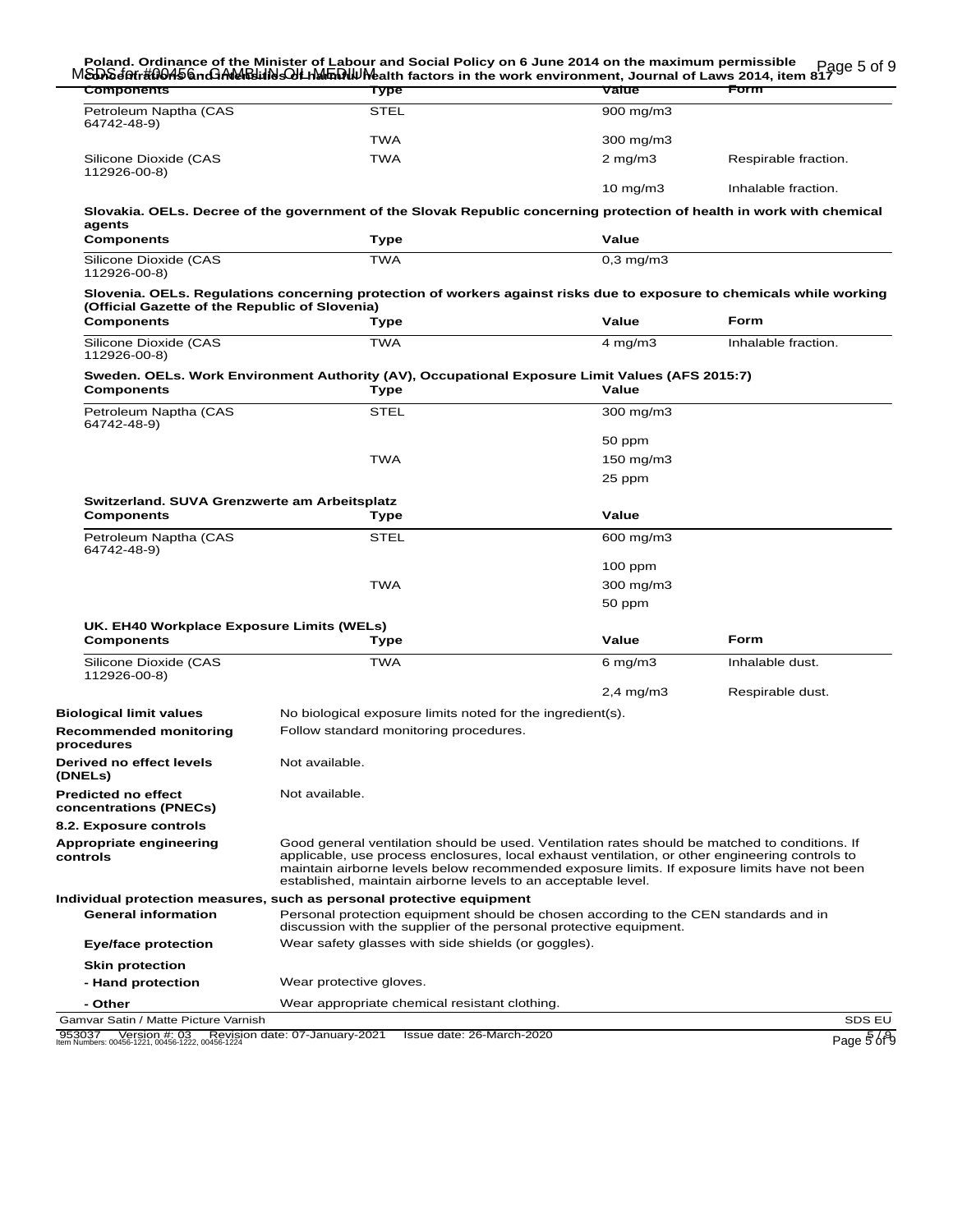**Hygiene measures**

**Environmental exposure controls**

Always observe good personal hygiene measures, such as washing after handling the material and before eating, drinking, and/or smoking. Routinely wash work clothing and protective equipment to remove contaminants.

Emissions from ventilation or work process equipment should be checked to ensure they comply with the requirements of environmental protection legislation. Fume scrubbers, filters or engineering modifications to the process equipment may be necessary to reduce emissions to acceptable levels.

# **SECTION 9: Physical and chemical properties**

### **9.1. Information on basic physical and chemical properties**

| Appearance                                        |                                                                                               |
|---------------------------------------------------|-----------------------------------------------------------------------------------------------|
| <b>Physical state</b>                             | Liquid.                                                                                       |
| <b>Form</b>                                       | Liquid.                                                                                       |
| Colour                                            | Colourless.                                                                                   |
| Odour                                             | Odourless.                                                                                    |
| <b>Odour threshold</b>                            | Not available.                                                                                |
| рH                                                | Not available.                                                                                |
| Melting point/freezing point                      | Not available.                                                                                |
| Initial boiling point and boiling<br>range        | 185 - 211,11 °C (365 - 412 °F)                                                                |
| <b>Flash point</b>                                | 75,0 °C (167,0 °F) Pensky-Martens Closed Cup                                                  |
| <b>Evaporation rate</b>                           | < 1                                                                                           |
| Flammability (solid, gas)                         | Not applicable.                                                                               |
| Upper/lower flammability or explosive limits      |                                                                                               |
| <b>Flammability limit - lower</b><br>$(\%)$       | 0,7%                                                                                          |
| <b>Flammability limit - upper</b><br>$(\%)$       | 5,3%                                                                                          |
| Vapour pressure                                   | $0,064$ kPa @ 68°F (20°C)                                                                     |
| <b>Vapour density</b>                             | 5,6 @ 101 kPa (calculated)                                                                    |
| <b>Relative density</b>                           | $0,767 \ @ \ 59^{\circ}F (15^{\circ}C)$                                                       |
| Solubility(ies)                                   | Negligible.                                                                                   |
| <b>Partition coefficient</b><br>(n-octanol/water) | Not available.                                                                                |
| <b>Auto-ignition temperature</b>                  | 335 °C (635 °F)                                                                               |
| <b>Decomposition temperature</b>                  | Not available.                                                                                |
| <b>Viscosity</b>                                  | 20 mm <sup>2</sup> /s (separated)                                                             |
| <b>Viscosity temperature</b>                      | 40 °C (104 °F)                                                                                |
| <b>Explosive properties</b>                       | Not explosive.                                                                                |
| <b>Oxidising properties</b>                       | Not oxidising.                                                                                |
| 9.2. Other information                            |                                                                                               |
| <b>Density</b>                                    | $0,75 - 0,79$ g/cm <sup>3</sup>                                                               |
| <b>Molecular formula</b>                          | 163                                                                                           |
| <b>SECTION 10: Stability and reactivity</b>       |                                                                                               |
| 10.1. Reactivity                                  | The product is stable and non-reactive under normal conditions of use, storage and transport. |
| 10.2. Chemical stability                          | Material is stable under normal conditions.                                                   |
| 10.3. Possibility of hazardous<br>reactions       | No dangerous reaction known under conditions of normal use.                                   |
| 10.4. Conditions to avoid                         | Avoid temperatures exceeding the flash point. Contact with incompatible materials.            |
| 10.5. Incompatible materials                      | Strong oxidising agents. Chlorine. Fluorine.                                                  |
| 10.6. Hazardous<br>decomposition products         | No hazardous decomposition products are known.                                                |
| <b>SECTION 11: Toxicological information</b>      |                                                                                               |

Gamvar Satin / Matte Picture Varnish SDS EU 953037 Version #: 03 Revision date: 07-January-2021 Issue date: 26-March-2020<br>Item Numbers: 00456-1221, 00456-1222, 00456-1224 Page 6 of 9

**General information** Occupational exposure to the substance or mixture may cause adverse effects.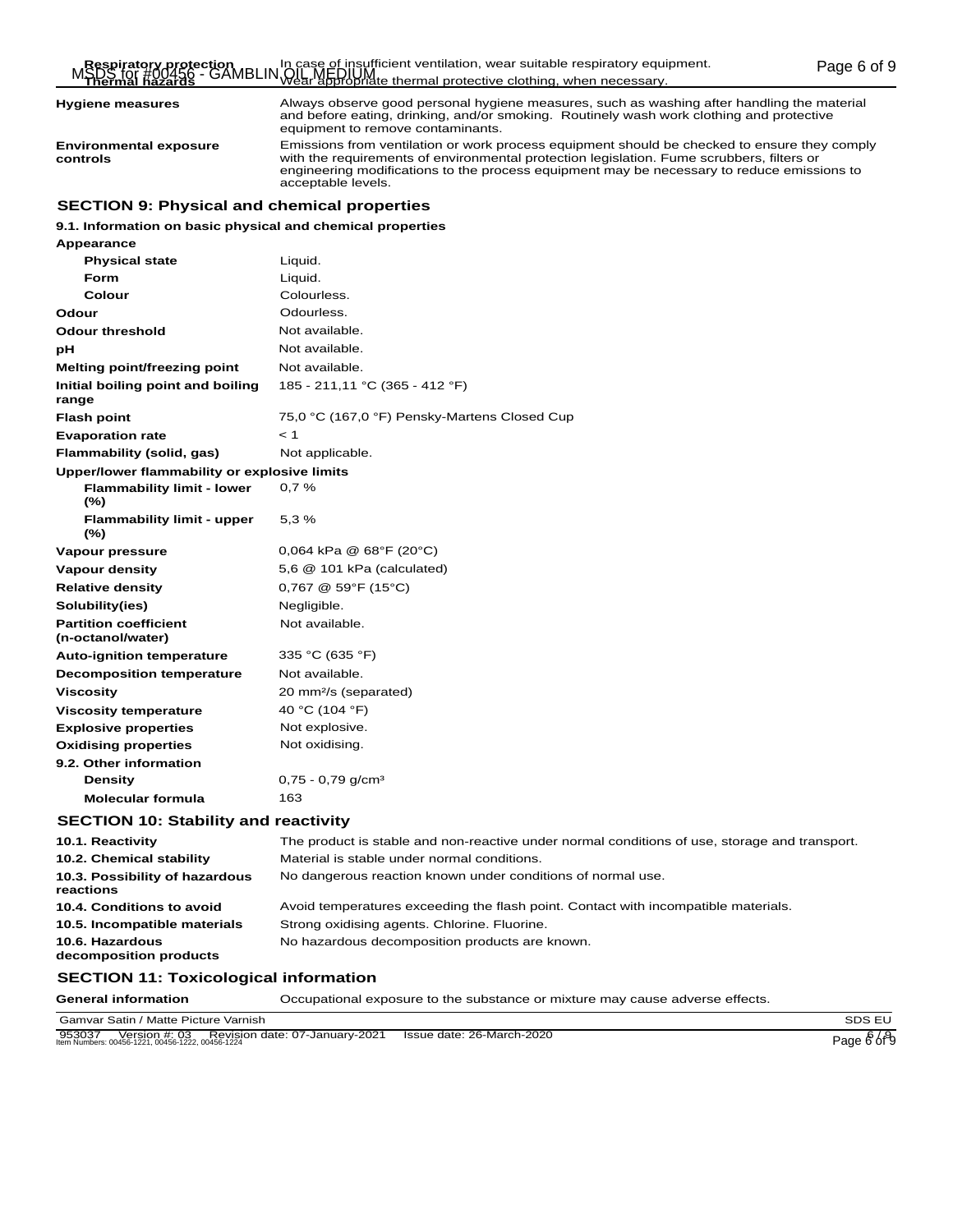# Information on likely routes of exposure<br>M<del>SDS</del> for #00456 - GAMBLIN <del>O/ll MEDINM</del>ation may be harmful.

| MAHAJAR6#00456 - GAMBLIN A/Holler HHH Mation may be harmful.                                       |                                                                                                                           |                                                                                               |                                                                                                                      |  |
|----------------------------------------------------------------------------------------------------|---------------------------------------------------------------------------------------------------------------------------|-----------------------------------------------------------------------------------------------|----------------------------------------------------------------------------------------------------------------------|--|
| <b>Skin contact</b>                                                                                | Frequent or prolonged contact may defat and dry the skin, leading to discomfort and dermatitis.                           |                                                                                               |                                                                                                                      |  |
| Eye contact                                                                                        | Direct contact with eyes may cause temporary irritation.                                                                  |                                                                                               |                                                                                                                      |  |
| Ingestion                                                                                          | Droplets of the product aspirated into the lungs through ingestion or vomiting may cause a serious<br>chemical pneumonia. |                                                                                               |                                                                                                                      |  |
| Symptoms                                                                                           | Aspiration may cause pulmonary oedema and pneumonitis.                                                                    |                                                                                               |                                                                                                                      |  |
| 11.1. Information on toxicological effects                                                         |                                                                                                                           |                                                                                               |                                                                                                                      |  |
| <b>Acute toxicity</b>                                                                              |                                                                                                                           | May be fatal if swallowed and enters airways.                                                 |                                                                                                                      |  |
| <b>Components</b>                                                                                  | <b>Species</b>                                                                                                            |                                                                                               | <b>Test Results</b>                                                                                                  |  |
| Petroleum Naptha (CAS 64742-48-9)                                                                  |                                                                                                                           |                                                                                               |                                                                                                                      |  |
| <u>Acute</u>                                                                                       |                                                                                                                           |                                                                                               |                                                                                                                      |  |
| Dermal                                                                                             |                                                                                                                           |                                                                                               |                                                                                                                      |  |
| Liquid                                                                                             |                                                                                                                           |                                                                                               |                                                                                                                      |  |
| LD50                                                                                               | Rabbit                                                                                                                    |                                                                                               | > 5000 mg/kg                                                                                                         |  |
| <b>Inhalation</b>                                                                                  |                                                                                                                           |                                                                                               |                                                                                                                      |  |
| Vapour                                                                                             |                                                                                                                           |                                                                                               |                                                                                                                      |  |
| <b>LC50</b>                                                                                        | Rat                                                                                                                       |                                                                                               | $>$ 5000 mg/m <sup>3</sup> , 4 hr                                                                                    |  |
| Oral                                                                                               |                                                                                                                           |                                                                                               |                                                                                                                      |  |
| Liquid<br>LD50                                                                                     | Rat                                                                                                                       |                                                                                               | > 5000 mg/kg                                                                                                         |  |
|                                                                                                    |                                                                                                                           |                                                                                               |                                                                                                                      |  |
| <b>Skin corrosion/irritation</b>                                                                   |                                                                                                                           | Prolonged skin contact may cause temporary irritation.                                        |                                                                                                                      |  |
| Serious eye damage/eye<br>irritation                                                               |                                                                                                                           | Direct contact with eyes may cause temporary irritation.                                      |                                                                                                                      |  |
| <b>Respiratory sensitisation</b>                                                                   |                                                                                                                           | Based on available data, the classification criteria are not met.                             |                                                                                                                      |  |
| <b>Skin sensitisation</b>                                                                          | Due to partial or complete lack of data the classification is not possible.                                               |                                                                                               |                                                                                                                      |  |
| Germ cell mutagenicity                                                                             | Based on available data, the classification criteria are not met.                                                         |                                                                                               |                                                                                                                      |  |
| Carcinogenicity                                                                                    |                                                                                                                           | Based on available data, the classification criteria are not met.                             |                                                                                                                      |  |
| (as amended)                                                                                       |                                                                                                                           |                                                                                               | Hungary. 26/2000 EüM Ordinance on protection against and preventing risk relating to exposure to carcinogens at work |  |
| Petroleum Naptha (CAS 64742-48-9)                                                                  |                                                                                                                           |                                                                                               |                                                                                                                      |  |
| <b>IARC Monographs. Overall Evaluation of Carcinogenicity</b><br>Petroleum Naptha (CAS 64742-48-9) |                                                                                                                           |                                                                                               | 3 Not classifiable as to carcinogenicity to humans.                                                                  |  |
| <b>Reproductive toxicity</b>                                                                       |                                                                                                                           | Based on available data, the classification criteria are not met.                             |                                                                                                                      |  |
| Specific target organ toxicity -                                                                   |                                                                                                                           | Based on available data, the classification criteria are not met.                             |                                                                                                                      |  |
| single exposure                                                                                    |                                                                                                                           |                                                                                               |                                                                                                                      |  |
| <b>Specific target organ toxicity -</b><br>repeated exposure                                       | Based on available data, the classification criteria are not met.                                                         |                                                                                               |                                                                                                                      |  |
| <b>Aspiration hazard</b>                                                                           |                                                                                                                           | May be fatal if swallowed and enters airways.                                                 |                                                                                                                      |  |
| <b>Mixture versus substance</b><br>information                                                     |                                                                                                                           | No information available.                                                                     |                                                                                                                      |  |
| Other information                                                                                  | Not available.                                                                                                            |                                                                                               |                                                                                                                      |  |
| <b>SECTION 12: Ecological information</b>                                                          |                                                                                                                           |                                                                                               |                                                                                                                      |  |
| 12.1. Toxicity                                                                                     | environment.                                                                                                              | Based on available data, the classification criteria are not met for hazardous to the aquatic |                                                                                                                      |  |
| Components                                                                                         |                                                                                                                           | <b>Species</b>                                                                                | <b>Test Results</b>                                                                                                  |  |
| Petroleum Naptha (CAS 64742-48-9)                                                                  |                                                                                                                           |                                                                                               |                                                                                                                      |  |
| <b>Aquatic</b>                                                                                     |                                                                                                                           |                                                                                               |                                                                                                                      |  |
| Acute                                                                                              |                                                                                                                           |                                                                                               |                                                                                                                      |  |
| Algae                                                                                              | <b>EL0</b>                                                                                                                | Pseudokirchnerella subcapitata                                                                | 1000 mg/l, 72 hr                                                                                                     |  |
|                                                                                                    | <b>NOELR</b>                                                                                                              | Pseudokirchnerella subcapitata                                                                | 1000 mg/l, 72 hr                                                                                                     |  |
| Crustacea                                                                                          | <b>EL0</b>                                                                                                                | Daphnia magna                                                                                 | 1000 mg/l, 48 hr                                                                                                     |  |

Gamvar Satin / Matte Picture Varnish<br>
953037 Version #: 03 Revision date: 07-January-2021 Issue date: 26-March-2020<br>
Nem Numbers: 00456-1221, 00456-1222, 00456-1222, 00456-1224 953037 Version #: 03 Revision date: 07-January-2021 Issue date: 26-March-2020<br>Item Numbers: 00456-1221, 00456-1222, 00456-1224

Fish LL0 Oncorhynchus mykiss 1000 mg/l, 96 hr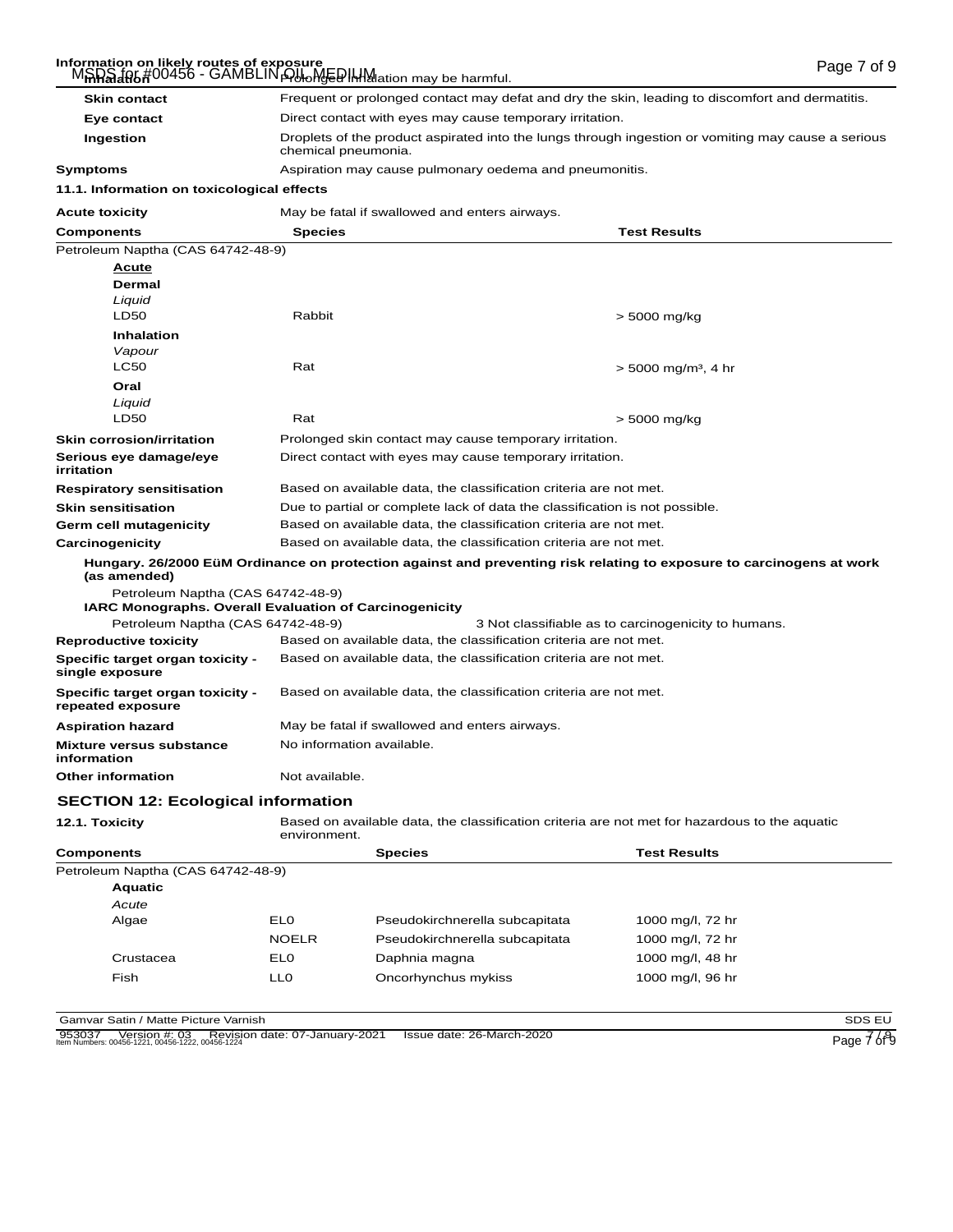| <b>Components</b>                                         |                                                                                                                                                                                            | <b>Species</b> | <b>Test Results</b> | Page 8 of 9 |
|-----------------------------------------------------------|--------------------------------------------------------------------------------------------------------------------------------------------------------------------------------------------|----------------|---------------------|-------------|
| MSDS (moto + GAMBLIN OIL MEDIUM                           |                                                                                                                                                                                            |                |                     |             |
| Crustacea                                                 | <b>NOELR</b>                                                                                                                                                                               | Daphnia magna  | 1 mg/l, 21 d        |             |
| 12.2. Persistence and<br>degradability                    | No data is available on the degradability of any ingredients in the mixture.                                                                                                               |                |                     |             |
| 12.3. Bioaccumulative potential                           | No data available.                                                                                                                                                                         |                |                     |             |
| <b>Partition coefficient</b><br>n-octanol/water (log Kow) | Not available.                                                                                                                                                                             |                |                     |             |
| <b>Bioconcentration factor (BCF)</b>                      | Not available.                                                                                                                                                                             |                |                     |             |
| 12.4. Mobility in soil                                    | The product is insoluble in water.                                                                                                                                                         |                |                     |             |
| 12.5. Results of PBT and vPvB<br>assessment               | This mixture does not contain substances assessed to be vPvB / PBT according to Regulation<br>(EC) No 1907/2006, Annex XIII.                                                               |                |                     |             |
| 12.6. Other adverse effects                               | No other adverse environmental effects (e.g. ozone depletion, photochemical ozone creation<br>potential, endocrine disruption, global warming potential) are expected from this component. |                |                     |             |

# **SECTION 13: Disposal considerations**

| 13.1. Waste treatment methods                                                                                                     |                                                                                                                                                                                                                     |
|-----------------------------------------------------------------------------------------------------------------------------------|---------------------------------------------------------------------------------------------------------------------------------------------------------------------------------------------------------------------|
| <b>Residual waste</b>                                                                                                             | Dispose in accordance with local regulations. Empty containers or liners may retain some product<br>residues. This material and its container must be disposed of in a safe manner (see: Disposal<br>instructions). |
| <b>Contaminated packaging</b>                                                                                                     | Since emptied containers may retain product residue, follow label warnings even after container is<br>emptied. Empty containers should be taken to an approved waste handling site for recycling or<br>disposal.    |
| EU waste code                                                                                                                     | The Waste code should be assigned in discussion between the user, the producer and the waste<br>disposal company.                                                                                                   |
| Disposal methods/information                                                                                                      | Collect and reclaim or dispose in sealed containers at licensed waste disposal site. Dispose of<br>contents/container in accordance with local/regional/national/international regulations.                         |
| <b>Special precautions</b>                                                                                                        | Dispose in accordance with all applicable regulations.                                                                                                                                                              |
| $\mathbf{A} \mathbf{F} \mathbf{A} \mathbf{T}$ and $\mathbf{A} \mathbf{F}$ are the set of $\mathbf{F}$ and $\mathbf{F} \mathbf{A}$ |                                                                                                                                                                                                                     |

### **SECTION 14: Transport information**

**ADR**

14.1. - 14.6.: Not regulated as dangerous goods.

**RID**

14.1. - 14.6.: Not regulated as dangerous goods.

**ADN**

14.1. - 14.6.: Not regulated as dangerous goods.

- **IATA**
	- 14.1. 14.6.: Not regulated as dangerous goods.

**IMDG**

14.1. - 14.6.: Not regulated as dangerous goods.

- **14.7. Transport in bulk** Not established.
- **according to Annex II of MARPOL 73/78 and the IBC**

**Code**

### **SECTION 15: Regulatory information**

**15.1. Safety, health and environmental regulations/legislation specific for the substance or mixture**

**EU regulations**

**Regulation (EC) No. 1005/2009 on substances that deplete the ozone layer, Annex I and II, as amended** Not listed.

**Regulation (EU) 2019/1021 On persistent organic pollutants (recast), as amended** Not listed.

**Regulation (EU) No. 649/2012 concerning the export and import of dangerous chemicals, Annex I, Part 1 as amended** Not listed.

**Regulation (EU) No. 649/2012 concerning the export and import of dangerous chemicals, Annex I, Part 2 as amended** Not listed.

**Regulation (EU) No. 649/2012 concerning the export and import of dangerous chemicals, Annex I, Part 3 as amended** Not listed.

**Regulation (EU) No. 649/2012 concerning the export and import of dangerous chemicals, Annex V as amended** Not listed.

Gamvar Satin / Matte Picture Varnish SDS EU